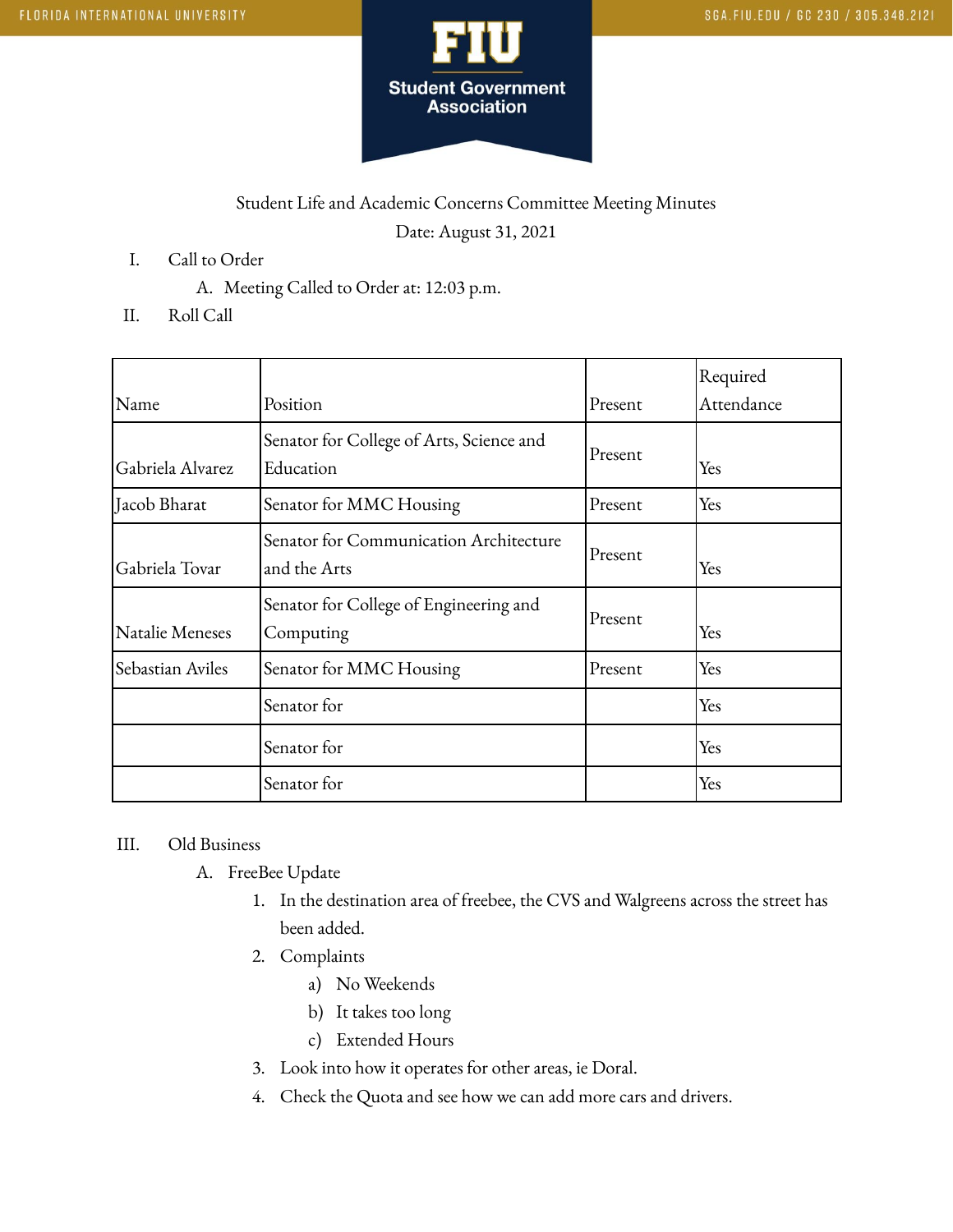- 5. Senator Alvarez will try to look into weekends and extended hours being added to the schedule.
- B. New Business
	- FIU Alerts
		- The Alert system is flawed, many people do not get the alerts or are not notified of the immediate danger.
	- Safety
		- Lights and Call Box around UA,
		- Lights and Call Box on the sidewalk by Tamiami Hall.
		- Lights and Call Boxes around sketchy areas on campus
	- Wheelchair Accessibility
		- Many of the doors and buttons on campus do not work properly for people with disabilities.
		- Motion sensor instead of button if the button is a problem
		- Find what is causing the wheelchair accessible doors to break.
		- https://www.amazon.com/eufy-Stick-Anywhere-Bedroom-Bathroom-Efficient/dp/B071CFBXXZ/ref=asc\_df\_B071CFBXXZ/?tag=hyprod -20&linkCode=df0&hvadid=198077507499&hvpos=&hvnetw=g&hv rand=14958533505252620323&hvpone=&hvptwo=&hvqmt=&hvde v=c&hvdvcmdl=&hvlocint=&hvlocphy=9007725&hvtargid=pla-3499 40461321&psc=1
		- This should be a priority for us speaking to facilities.
	- Orientation
		- Try to add an OSJI presentation for our incoming students.
	- RHA
		- Bureaus and Agencies
			- Cris has lots of Info
		- Explained RHA.
- C. Senate Leadership Reports
- D. Senate President
- E. Senate President Pro-Tempore
- F. Senate Floor Leader
- IV. Meeting Adjournment